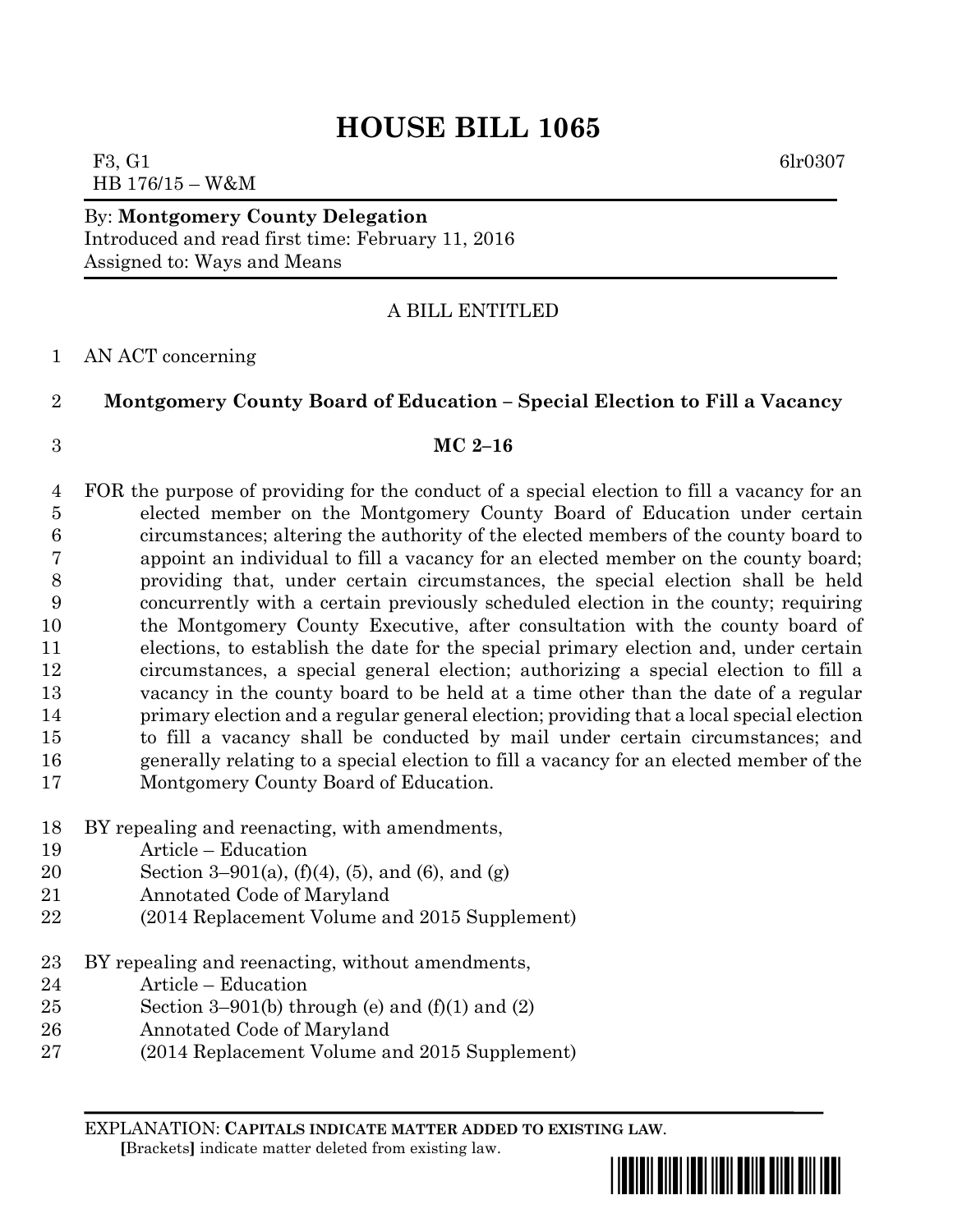**HOUSE BILL 1065** BY repealing and reenacting, with amendments, Article – Election Law Section 8–401 and 9–501 Annotated Code of Maryland (2010 Replacement Volume and 2015 Supplement) SECTION 1. BE IT ENACTED BY THE GENERAL ASSEMBLY OF MARYLAND, That the Laws of Maryland read as follows: **Article – Education** 3–901. (a) (1) In this subtitle the following words have the meanings indicated. (2) "Board of Education District" means a geographic area of Montgomery County in which an elected member of the Montgomery County Board of Education must be a legal resident. The geographic area of each district is described in subsection (f) of this section. Each district shall be substantially equal in population, and the districts shall be reapportioned on the basis of each decennial census of the United States. (3) **"COUNTY EXECUTIVE" MEANS THE MONTGOMERY COUNTY EXECUTIVE. (4)** "Elected member" means 1 of the 7 elected and voting members of the Montgomery County Board or a member appointed to fill a vacancy of 1 of these 7 members. **(5) "VACANCY DATE" MEANS: (I) THE DATE ON WHICH AN ELECTED MEMBER IS UNABLE TO CONTINUE TO SERVE AS A MEMBER OF THE COUNTY BOARD; OR (II) FOR AN ELECTED MEMBER WHO RESIGNS, THE EFFECTIVE DATE OF THE RESIGNATION.** (b) The Montgomery County Board consists of: (1) 5 elected members, each of whom resides in a different board of education district; 28 (2) 2 elected members who may reside anywhere in the county; and (3) 1 student member. (c) An elected member of the county board shall be a registered voter of Montgomery County.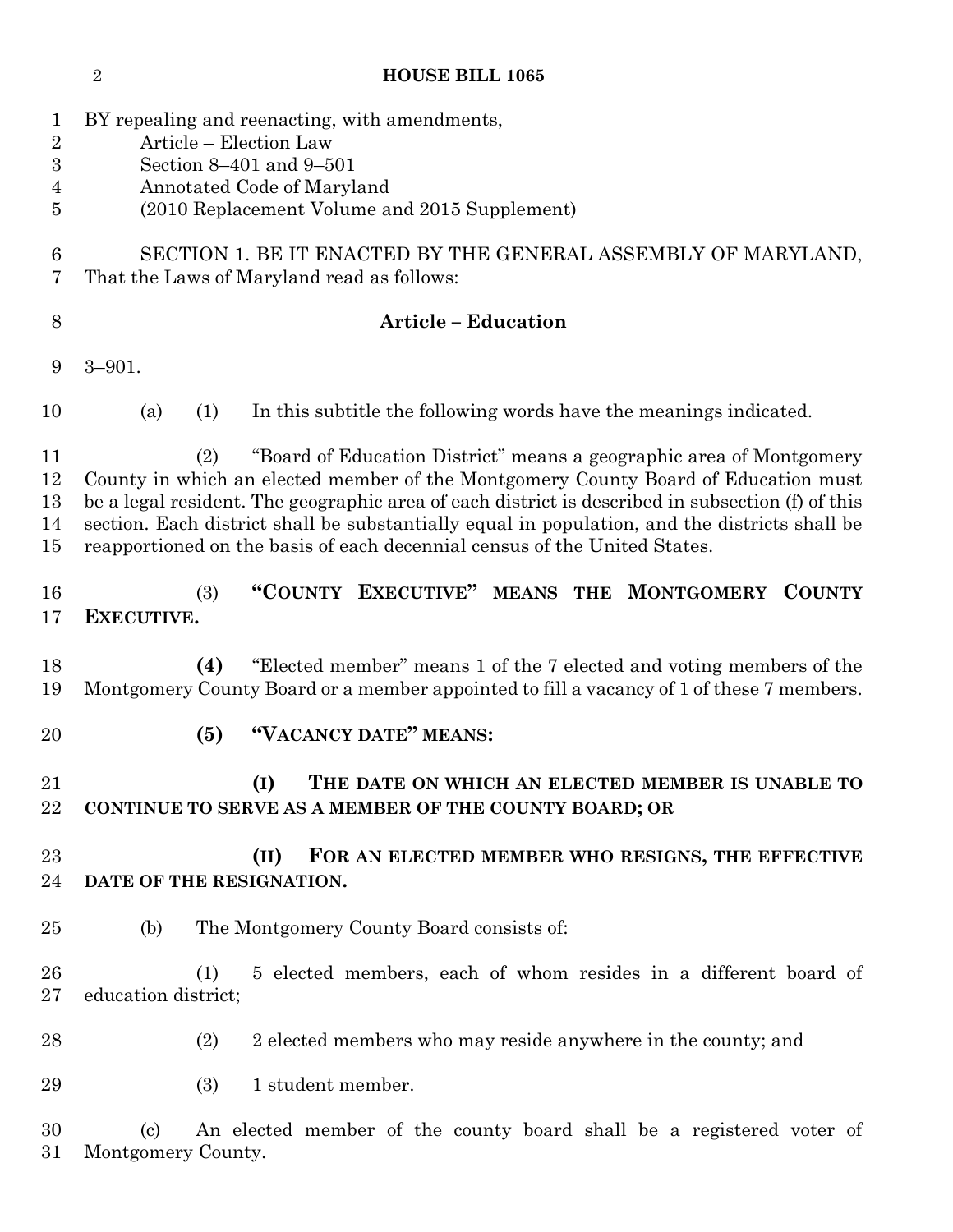### **HOUSE BILL 1065** 3

 (d) Members of the Montgomery County Board shall be elected at the general election every 2 years as required by subsection (f) of this section.

 (e) (1) The student member shall be a bona fide resident of Montgomery County and a regularly enrolled junior or senior year student from a Montgomery County public high school.

 (2) The nomination and election process shall be as agreed on by the county board and the Montgomery County region of the Maryland Association of Student Councils. This agreement shall include a process by which to replace one or both of the final candidates if they are unable to proceed in the election. Any student enrolled in a middle or high school in the Montgomery County public schools may:

- 
- (i) Nominate a student member candidate;

 (ii) Vote for delegates from the student's school, who in turn vote in a nominating convention to reduce to 2 the number of candidates for student board member if there are 3 or more candidates; and

 (iii) Vote directly for 1 of the 2 remaining student board member candidates.

 (3) The candidate receiving the second highest number of votes in the direct election shall become the alternate student member. The alternate shall serve if the student member is unable to complete his elected term.

 (4) Except as provided in paragraphs (5), (6), and (7) of this subsection, the student member has the same rights and privileges of an elected member.

 (5) Unless invited to attend by the affirmative vote of a majority of the county board, the student member may not attend an executive session that relates to:

- (i) Hearings held under § 6–202(a) of this article; or
- (ii) Collective bargaining.

 (6) As provided in paragraph (7) of this subsection, the student member shall vote on all matters except those relating to:

- 28 (i)  $§ 6-202(a)$  of this article;
- (ii) Collective bargaining;
- (iii) Capital and operating budgets; and
- (iv) School closings, reopenings, and boundaries.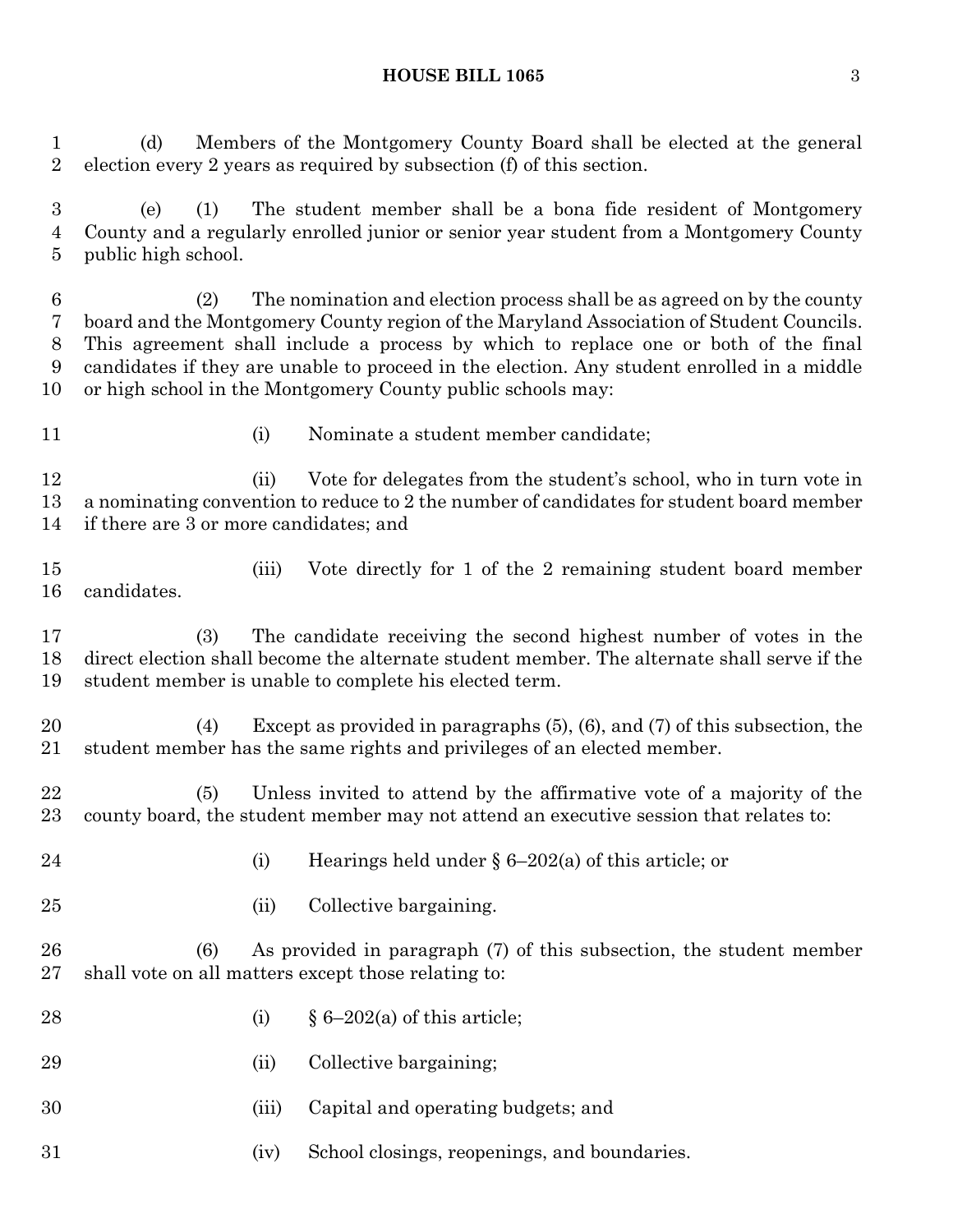| $\mathbf{1}$<br>$\overline{2}$<br>3                | On a majority vote of the elected members, the board may determine,<br>(7)<br>on a case by case basis, whether a matter under consideration is covered by the exclusionary<br>provisions listed in paragraph (6) of this subsection.                                                                                                                                                                                                                                                   |  |  |  |
|----------------------------------------------------|----------------------------------------------------------------------------------------------------------------------------------------------------------------------------------------------------------------------------------------------------------------------------------------------------------------------------------------------------------------------------------------------------------------------------------------------------------------------------------------|--|--|--|
| 4<br>5<br>6<br>7<br>8                              | Each elected member serves for a term of 4 years beginning on<br>(f)<br>(1)<br>December 1 after the member's election and until a successor is elected and qualifies. The<br>terms of elected members are staggered as required by the terms of the members serving<br>on the county board as of July 1, 1978 so that 4 members are elected in gubernatorial<br>election years and 3 members are elected in presidential election years.                                               |  |  |  |
| 9<br>10                                            | Elected members of the county board shall be elected by the voters of<br>(2)<br>the entire county.                                                                                                                                                                                                                                                                                                                                                                                     |  |  |  |
| 11<br>12                                           | The student member serves for a term of 1 year beginning on<br>(4)<br>(i)<br>July 1 after the election.                                                                                                                                                                                                                                                                                                                                                                                |  |  |  |
| 13<br>14                                           | The student member shall be replaced for the remainder of the<br>(ii)<br>term by the alternate student member if the student member:                                                                                                                                                                                                                                                                                                                                                   |  |  |  |
| 15                                                 | 1.<br>Resigns or otherwise is unable to complete the term; or                                                                                                                                                                                                                                                                                                                                                                                                                          |  |  |  |
| 16<br>17                                           | 2.<br>Is removed under the provisions of subsection $[(g)]$ (I) of<br>this section.                                                                                                                                                                                                                                                                                                                                                                                                    |  |  |  |
| 18<br>19<br>20                                     | The elected members of the county board shall select a student<br>(iii)<br>to complete the remainder of the term if the student member is replaced as provided in<br>subparagraph (ii) of this paragraph and the alternate member:                                                                                                                                                                                                                                                     |  |  |  |
| 21                                                 | Resigns or otherwise is unable to complete the term; or<br>1.                                                                                                                                                                                                                                                                                                                                                                                                                          |  |  |  |
| 22<br>23                                           | Is removed under the provisions of subsection $[(g)]$ (I) of<br>2.<br>this section.                                                                                                                                                                                                                                                                                                                                                                                                    |  |  |  |
| 24<br>$25\,$<br>$26\,$<br>$27\,$<br>28<br>29<br>30 | $(1)$ $(I)$<br>The remaining members of the county board shall<br>$\lceil (5) \rceil$ (G)<br>select a qualified individual] IN THE EVENT OF A VACANCY FOR AN ELECTED MEMBER<br>ON THE COUNTY BOARD, IF THE VACANCY DATE IS AT LEAST 365 DAYS BEFORE THE<br>END OF THE ELECTED MEMBER'S TERM, A SPECIAL ELECTION SHALL BE<br><b>CONDUCTED</b> to fill [any] THE vacancy on the [elected] COUNTY board for the remainder<br>of that term and until a successor is elected and qualifies. |  |  |  |
| $31\,$                                             | THE COUNTY BOARD SHALL IMMEDIATELY NOTIFY THE<br>(II)<br>COUNTY EXECUTIVE OF THE VACANCY DATE.                                                                                                                                                                                                                                                                                                                                                                                         |  |  |  |
| 32<br>33                                           | SUBJECT TO SUBSUBPARAGRAPH<br>$(III)$ 1.<br>OF<br><b>THIS</b><br>3<br>SUBPARAGRAPH, WITHIN 7 DAYS AFTER RECEIVING NOTICE OF A VACANCY FROM                                                                                                                                                                                                                                                                                                                                             |  |  |  |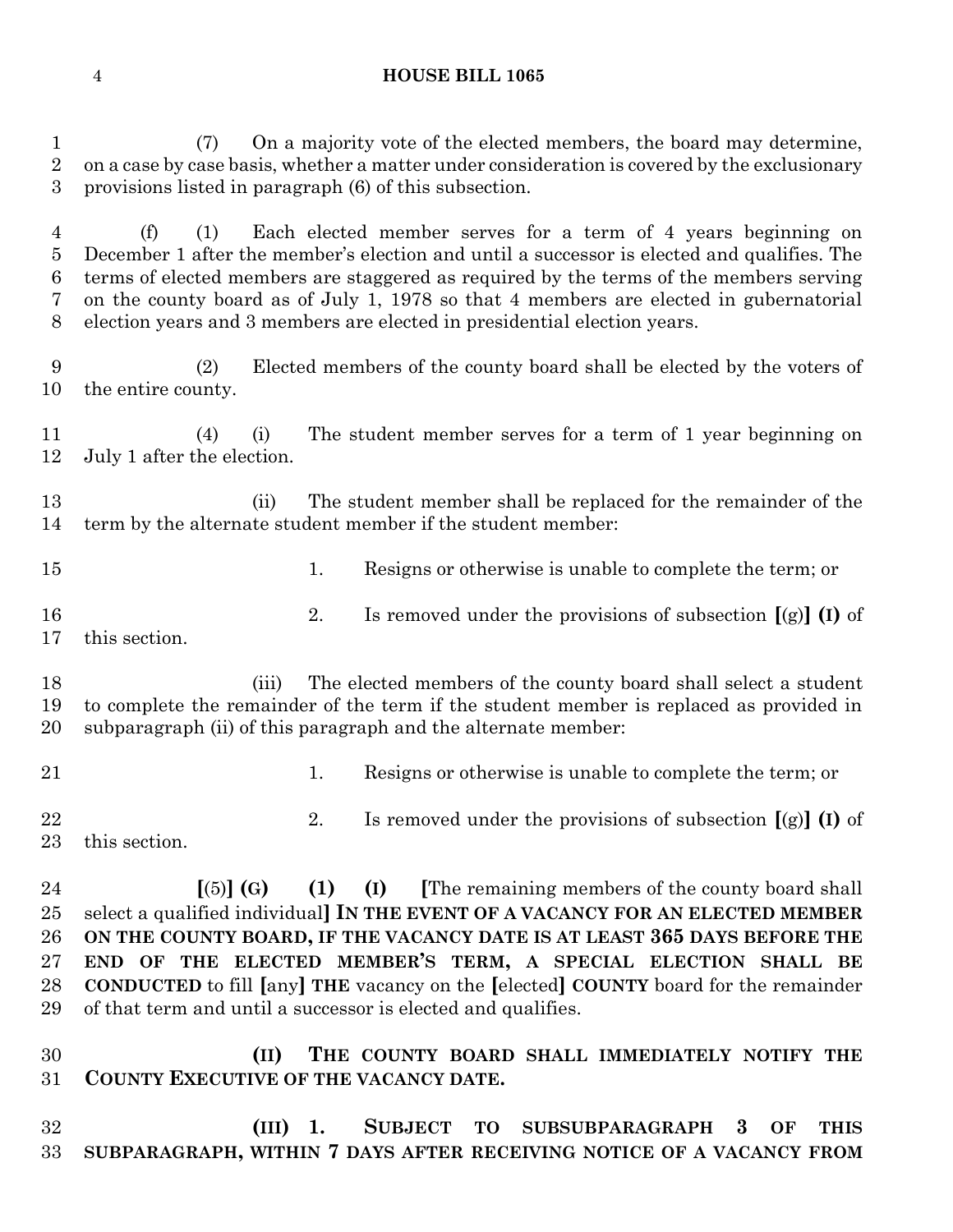#### **HOUSE BILL 1065** 5

 **THE COUNTY BOARD, AND AFTER CONSULTATION WITH THE COUNTY BOARD OF ELECTIONS, THE COUNTY EXECUTIVE SHALL ISSUE A PROCLAMATION ESTABLISHING:**

 **A. THE DATE FOR A SPECIAL PRIMARY ELECTION AMONG CANDIDATES TO FILL THE VACANCY; AND**

 **B. THE DATE FOR A SPECIAL GENERAL ELECTION BETWEEN THE TWO CANDIDATES WHO RECEIVE THE HIGHEST NUMBER OF VOTES IN THE SPECIAL PRIMARY ELECTION REQUIRED UNDER ITEM A OF THIS SUBSUBPARAGRAPH IF MORE THAN TWO CANDIDATES RUN IN THE SPECIAL PRIMARY ELECTION.**

 **2. EXCEPT AS PROVIDED IN SUBPARAGRAPH (IV) OF THIS PARAGRAPH, THE SPECIAL PRIMARY ELECTION AND THE SPECIAL GENERAL ELECTION SHALL BE CONDUCTED IN ACCORDANCE WITH TITLE 9, SUBTITLE 5 OF THE ELECTION LAW ARTICLE.**

 **3. IF ONLY TWO CANDIDATES RUN IN THE SPECIAL PRIMARY ELECTION TO FILL THE VACANCY, THE CANDIDATE WHO RECEIVES THE HIGHEST NUMBER OF VOTES IN THAT ELECTION SHALL BE DECLARED ELECTED AND A SPECIAL GENERAL ELECTION MAY NOT BE HELD.**

 **(IV) IF THE COUNTY EXECUTIVE IS NOTIFIED OF A VACANCY THAT WILL OCCUR MORE THAN 60 DAYS BUT LESS THAN 120 DAYS BEFORE A PREVIOUSLY SCHEDULED COUNTYWIDE REGULAR OR SPECIAL PRIMARY OR GENERAL ELECTION, THE COUNTY EXECUTIVE SHALL ISSUE A PROCLAMATION ESTABLISHING A SPECIAL ELECTION AT THE SAME TIME AND CONDUCTED IN THE SAME MANNER AS THE PREVIOUSLY SCHEDULED ELECTION.**

 **(2) IN THE EVENT OF A VACANCY FOR AN ELECTED MEMBER, IF THE VACANCY DATE IS LESS THAN 365 DAYS BEFORE THE END OF THE ELECTED MEMBER'S TERM, THE REMAINING MEMBERS OF THE COUNTY BOARD SHALL SELECT A QUALIFIED INDIVIDUAL TO FILL THE VACANCY FOR THE REMAINDER OF THE TERM UNTIL A SUCCESSOR IS ELECTED AND QUALIFIES.**

 **[**(6) (i)**] (H) (1)** Subject to **[**subparagraph (ii) of this paragraph**] PARAGRAPH (2) OF THIS SUBSECTION**, an elected county board member shall forfeit the office if the member fails to reside in the board of education district from which the member was elected.

 **[**(ii)**] (2)** If the failure to continue to reside in the district is caused by an alteration in the board of education district boundaries because of reapportionment, the member may complete the term for which the member was elected.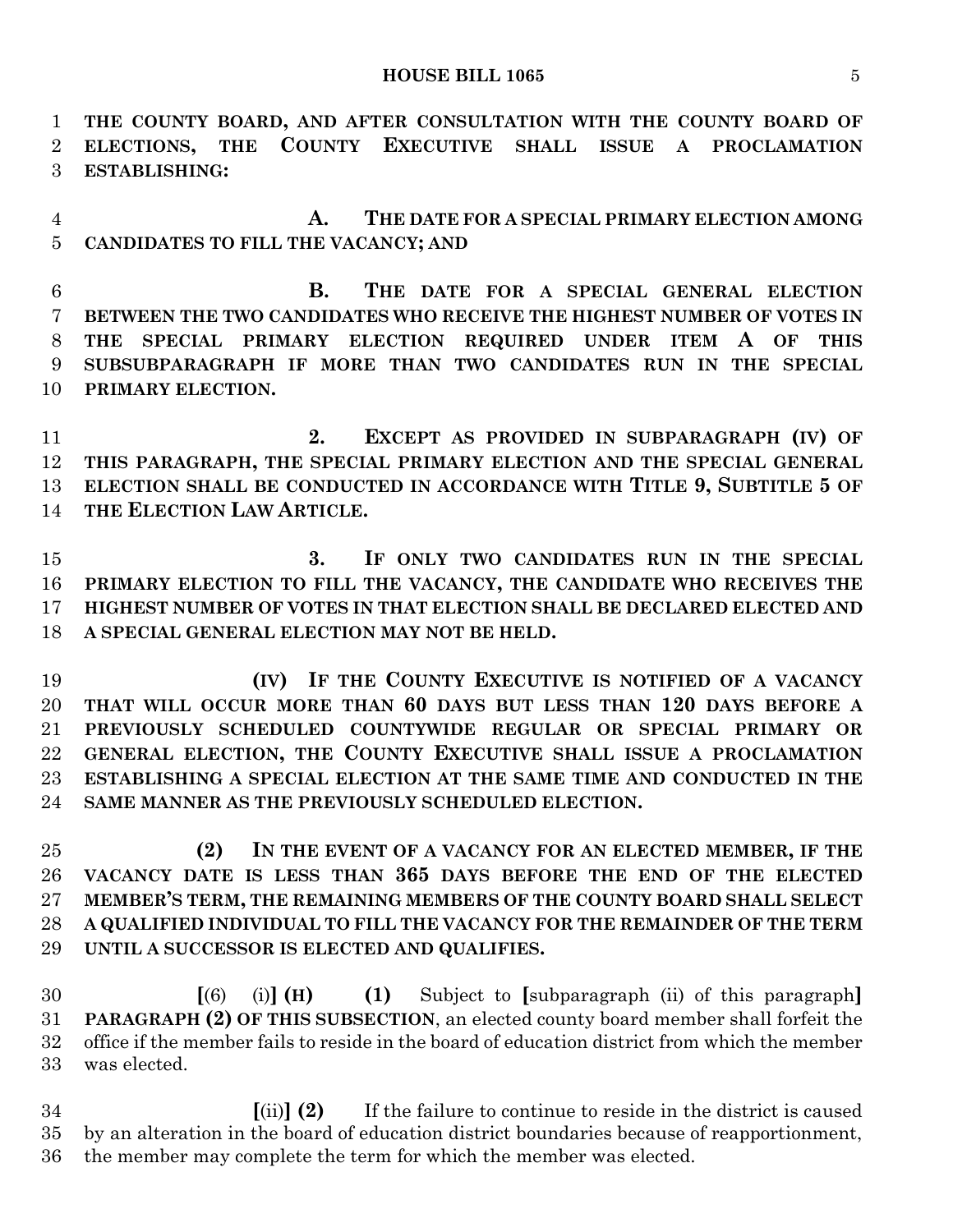|             |                                                                                              |                    | $\left[\text{(iii)}\right]$ (3) In the event of a vacancy caused by a member who is          |  |
|-------------|----------------------------------------------------------------------------------------------|--------------------|----------------------------------------------------------------------------------------------|--|
| $2^{\circ}$ |                                                                                              |                    | required to reside in a particular board of education district, the person appointed to fill |  |
|             | 3 the vacancy shall reside in the same district at the time of appointment and while filling |                    |                                                                                              |  |
|             | 4 out the unexpired term.                                                                    |                    |                                                                                              |  |
| 5           | $[(g)] (I)$ (1)<br>6 county board for:                                                       |                    | The Montgomery County Council may remove a member of the                                     |  |
| 7           |                                                                                              | $\left( 1 \right)$ | Immorality;                                                                                  |  |

- (ii) Misconduct in office;
- (iii) Incompetency; or
- 10 (iv) Willful neglect of duty.

**Article – Election Law**

 (2) Before removing a member, the County Council shall provide the member a copy of the charges against him and give him an opportunity within 10 days to request a hearing.

(3) If the member requests a hearing within the 10–day period:

 (i) The County Council promptly shall hold a hearing, but a hearing may not be set within 10 days after the County Council sends the member a notice of the hearing; and

 (ii) The member shall have an opportunity to be heard publicly before the County Council in the member's own defense, in person or by counsel.

 (4) A member removed under this subsection has the right to a de novo review of the removal by the Circuit Court for Montgomery County.

- 
- 8–401.

 (a) A special primary election and a special general election may be held at a time other than the date of a regular primary election and a regular general election:

(1) to fill a vacancy in the office of Representative in Congress; **[**or**]**

 (2) to fill a vacancy in the county council or in the office of chief executive officer or county executive if the charter of that county provides for special elections**; OR**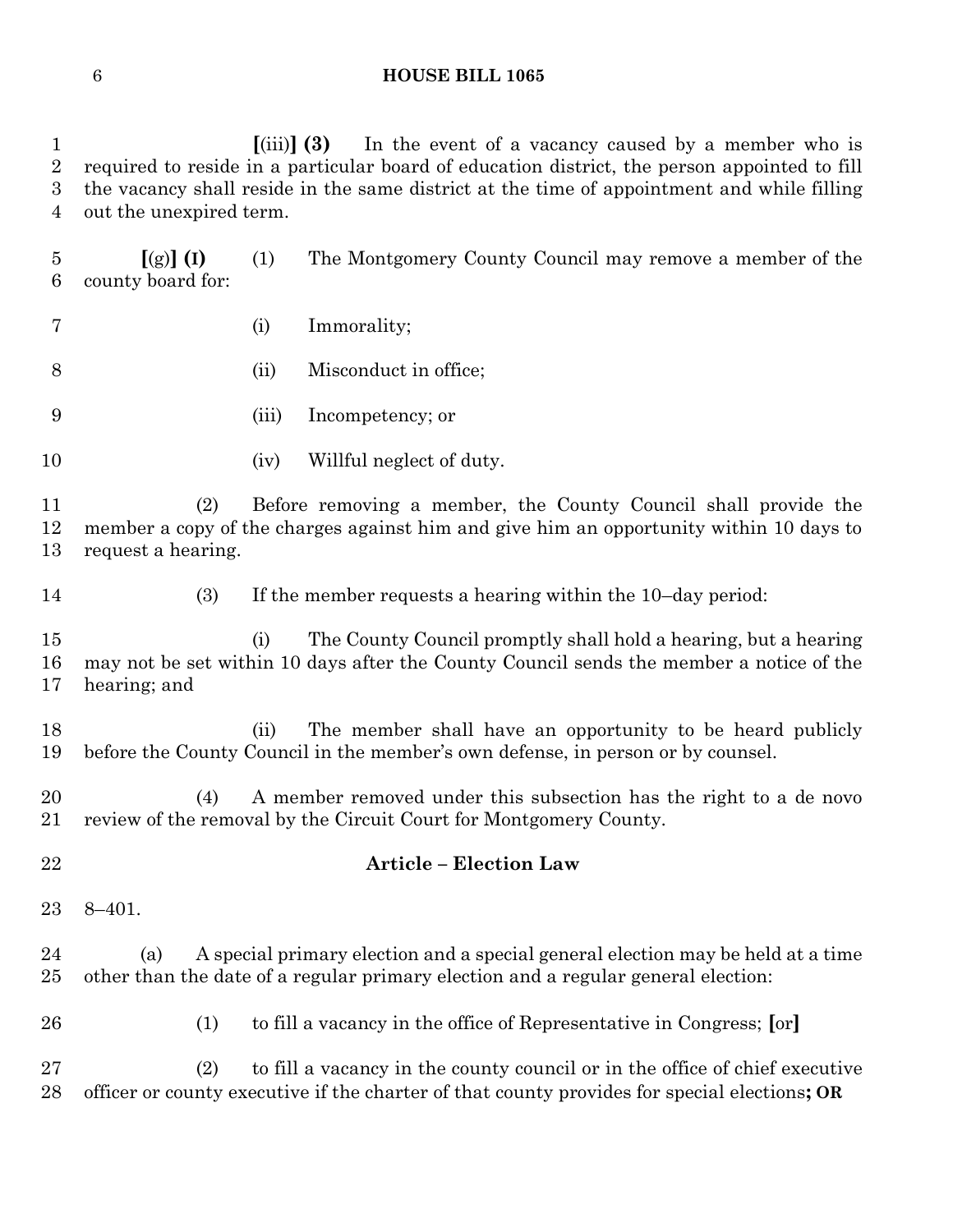### **HOUSE BILL 1065** 7

 **(3) TO FILL A VACANCY IN THE MONTGOMERY COUNTY BOARD OF EDUCATION**. (b) (1) Special elections to fill a vacancy in the office of Representative in Congress shall be held at the time specified in Subtitle 7 of this title. (2) Special elections to fill vacancies in a county council or in the office of chief executive officer or county executive shall be held as provided in the county charter. **(3) SPECIAL ELECTIONS TO FILL VACANCIES IN THE MONTGOMERY COUNTY BOARD OF EDUCATION SHALL BE HELD AS PROVIDED IN § 3–901 OF THE EDUCATION ARTICLE.** (c) An election to fill a vacancy in the office of United States Senator shall be held concurrently with a regular election as provided in Subtitle 6 of this title. 9–501. (a) This subtitle applies only to a special election that is not held concurrently with a regularly scheduled primary or general election. (b) Voting by mail may be utilized in a special election in accordance with this subtitle. (c) A special election to fill a vacancy in the Office of Representative in Congress shall be conducted by mail if the Governor's proclamation issued under § 8–710 of this article directs that the election be conducted by mail. (d) (1) In this subsection, "local special election" means a special election to: (i) fill a vacancy in the offices of county council member, chief executive officer, or county executive of a charter county if the charter of that county provides for special elections; (ii) fill a vacancy in the board of county commissioners of a code home rule county if a local law enacted by that county provides for special elections; (iii) fill a vacancy in the board of county commissioners of a commission county if a law provides for special elections; (iv) fill a vacancy in a local board of education if State law provides for special elections; (v) elect members of a charter board or submit a proposed charter to the voters for adoption or rejection in accordance with Article XI–A, § 1A of the Maryland Constitution; or